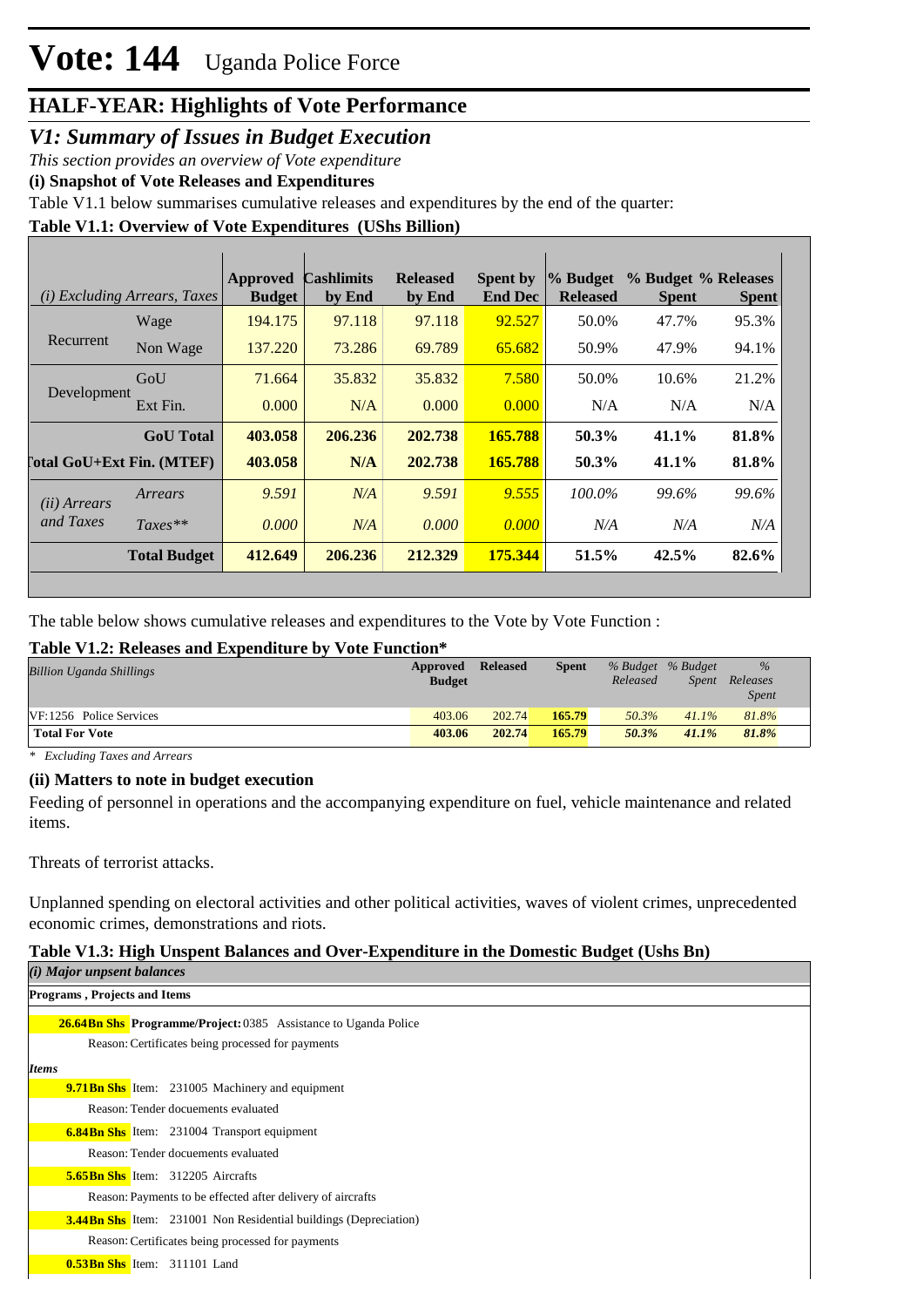# **Vote: 144** Uganda Police Force

### **HALF-YEAR: Highlights of Vote Performance**

| Reason: Survey process is ongoing awaiting presentation of titles and bills by supplier                  |
|----------------------------------------------------------------------------------------------------------|
| Programs, Projects and Items                                                                             |
| <b>6.45Bn Shs</b> Programme/Project: 13<br>Specialised Forces Unit                                       |
| Reason: This is due to missing staff being verified and delivery of uniforms and protective gear awaited |
| <b>Items</b>                                                                                             |
| <b>4.49Bn Shs</b> Item: 211101 General Staff Salaries                                                    |
| Reason: Missing staff are being verified                                                                 |
| <b>0.95 Bn Shs</b> Item: 224005 Uniforms, Beddings and Protective Gear                                   |
| Reason: Delivery of uniforms and protective gear awaited                                                 |
| <b>Programs, Projects and Items</b>                                                                      |
| 2.08Bn Shs Programme/Project: 07<br>Directorate of Logistics and Engineering                             |
| Reason: Supplies being verified together with documents to facilitate processing of payments             |
| <b>Items</b>                                                                                             |
| <b>1.35Bn Shs</b> Item: 221010 Special Meals and Drinks                                                  |
| Reason: Supplies being verified together with documents to facilitate processing of payments             |
| Programs, Projects and Items                                                                             |
| 1.61 Bn Shs Programme/Project: 1107 Police Enhancement PRDP                                              |
| Reason: Certificates being processed for payment                                                         |
| <b>Items</b>                                                                                             |
| <b>0.61Bn Shs</b> Item: 231004 Transport equipment                                                       |
| Reason: Payments for vehicles to be effected after delivery                                              |
| (ii) Expenditures in excess of the original approved budget                                              |
| <b>Excluding Taxes and Arrears</b>                                                                       |

### *V2: Performance Highlights*

*This section provides highlights of output performance, focusing on key outputs and actions impelemented to improve section performance.*

#### **Table V2.1: Key Vote Output Indicators and Expenditures\***

| <i>Vote. Vote Function</i><br><b>Key Output</b>                       | <b>Approved Budget and</b><br><b>Planned outputs</b>            | <b>Cumulative Expenditure</b><br>and Performance                                                                                  | <b>Status and Reasons for any</b><br><b>Variation from Plans</b>      |  |  |
|-----------------------------------------------------------------------|-----------------------------------------------------------------|-----------------------------------------------------------------------------------------------------------------------------------|-----------------------------------------------------------------------|--|--|
| <b>Vote Function: 1256 Police Services</b>                            |                                                                 |                                                                                                                                   |                                                                       |  |  |
| <b>Output: 125601</b>                                                 | <b>Area Based Policing Services</b>                             |                                                                                                                                   |                                                                       |  |  |
| Description of Performance: Public safety and property                | secured.                                                        | Provided Public safety during<br>Xmas & New year's festivities,<br>in all gatherings, events and                                  | Provision of security to property<br>and safety at all gatherings and |  |  |
|                                                                       | Improved handling of<br>demonstrations and public<br>gathering. | secured property. Improved<br>handling of demonstrations and<br>public gathering. Instituted alert<br>squads to Improve safety on | events                                                                |  |  |
|                                                                       | Minimized abuse of fire arms.                                   | roads.                                                                                                                            |                                                                       |  |  |
|                                                                       | Improved safety on roads and<br>minimize accidents.             |                                                                                                                                   |                                                                       |  |  |
| Performance Indicators:                                               |                                                                 |                                                                                                                                   |                                                                       |  |  |
| No. of private security<br>organizations that conform to<br>standards | 119                                                             | 90                                                                                                                                |                                                                       |  |  |
| No of traffic fatalities                                              | 2,700                                                           | 555                                                                                                                               |                                                                       |  |  |
| <b>Output Cost:</b>                                                   | UShs Bn:<br>23.493                                              | UShs Bn:<br>11.658                                                                                                                | % Budget Spent:<br>49.6%                                              |  |  |
| <b>Output: 125602</b>                                                 | <b>Criminal Investigations</b>                                  |                                                                                                                                   |                                                                       |  |  |
| Description of Performance: Effective response and                    | investigation of violent crime.                                 | Received 57,639 reported cases, Need to curb increased violent<br>submitted 15,576 cases to the<br>DPP and secured 3,611          | crimes                                                                |  |  |
|                                                                       | Increased crime detection.                                      | convictions.                                                                                                                      |                                                                       |  |  |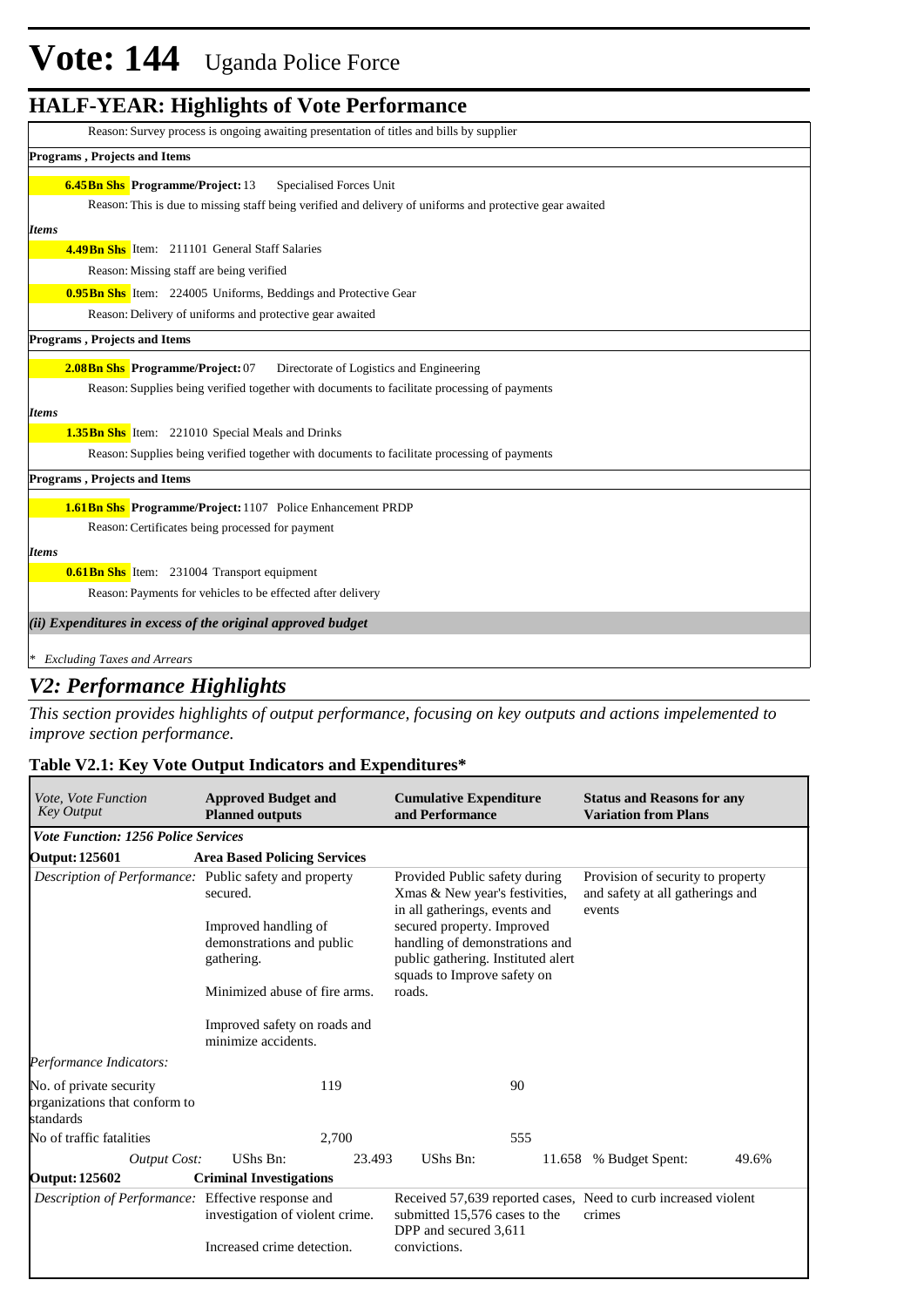| Vote, Vote Function<br>Key Output | <b>Approved Budget and</b><br><b>Planned outputs</b>    | <b>Cumulative Expenditure</b><br>and Performance                                                                                                                                                                                                          | <b>Status and Reasons for any</b><br><b>Variation from Plans</b> |
|-----------------------------------|---------------------------------------------------------|-----------------------------------------------------------------------------------------------------------------------------------------------------------------------------------------------------------------------------------------------------------|------------------------------------------------------------------|
|                                   | Reduced CID case workload.<br>Improved case management. | Trained 70 SGBV Desk officers<br>(CIID/CFPU) in KMP,<br>Rwenzori and Aswa Regions on<br>handling SGBV cases                                                                                                                                               |                                                                  |
|                                   |                                                         | Inducted 150 PPCs into CIID.                                                                                                                                                                                                                              |                                                                  |
|                                   |                                                         | Trained 21 officers on<br>Economic and Anti-Corruption<br>strategy, 2 officers in advanced<br>cyber forensic course and<br>interrogation in Dar-Es-Salam<br>Tanzania and 4 officers on<br>investigation of violent crime<br>and terrorism in Cairo Egypt. |                                                                  |
|                                   |                                                         | Participated in a Regional<br>Workshop on collection of<br>Forensic Evidence in SGBV<br>cases and Violence against<br>children.                                                                                                                           |                                                                  |
|                                   |                                                         | Profiled 38 motor vehicle &<br>motor cycle robbers and 24<br>motor and vetted 280 immigrant<br>workers                                                                                                                                                    |                                                                  |
|                                   |                                                         | Conducted Inspections and spot<br>checks on detectives in divisions<br>within KMP and police cells to<br>assess condition of detention.                                                                                                                   |                                                                  |
|                                   |                                                         | Printed 3,000 copies of the<br>Guidelines on investigation and<br>management to Regional and<br>District CIID officers for quality<br>assurance and standards in<br>investigations.                                                                       |                                                                  |
|                                   |                                                         | Seized 10.3kg. Of cocaine in<br>Entebbe Airport, 35 kg of<br>processed Marijuana in Masaka<br>and destroyed 2 acres of<br>marijuana in Mbarara.                                                                                                           |                                                                  |
|                                   |                                                         | Inspected and monitored CIID<br>activities in Sezzibwa, Savana,<br>Katonga, and Aswa Region<br>aimed at improving the<br>directorate's capacity to<br>investigate criminal cases within<br>the required period.                                           |                                                                  |
|                                   |                                                         | Also inspected record offices in<br>North West Nile (Moyo<br>Region), West Nile (Arua<br>Region), Kabalega (Albertine),<br>and East Kioga regions aimed at<br>improving management and<br>documentations of case files                                    |                                                                  |
|                                   |                                                         | Developed and launched<br>guidelines for Quality<br>Assurance of investigations at<br>the CIID criminal rectification<br>campaign, aimed at improving<br>the skills and knowledge of the                                                                  |                                                                  |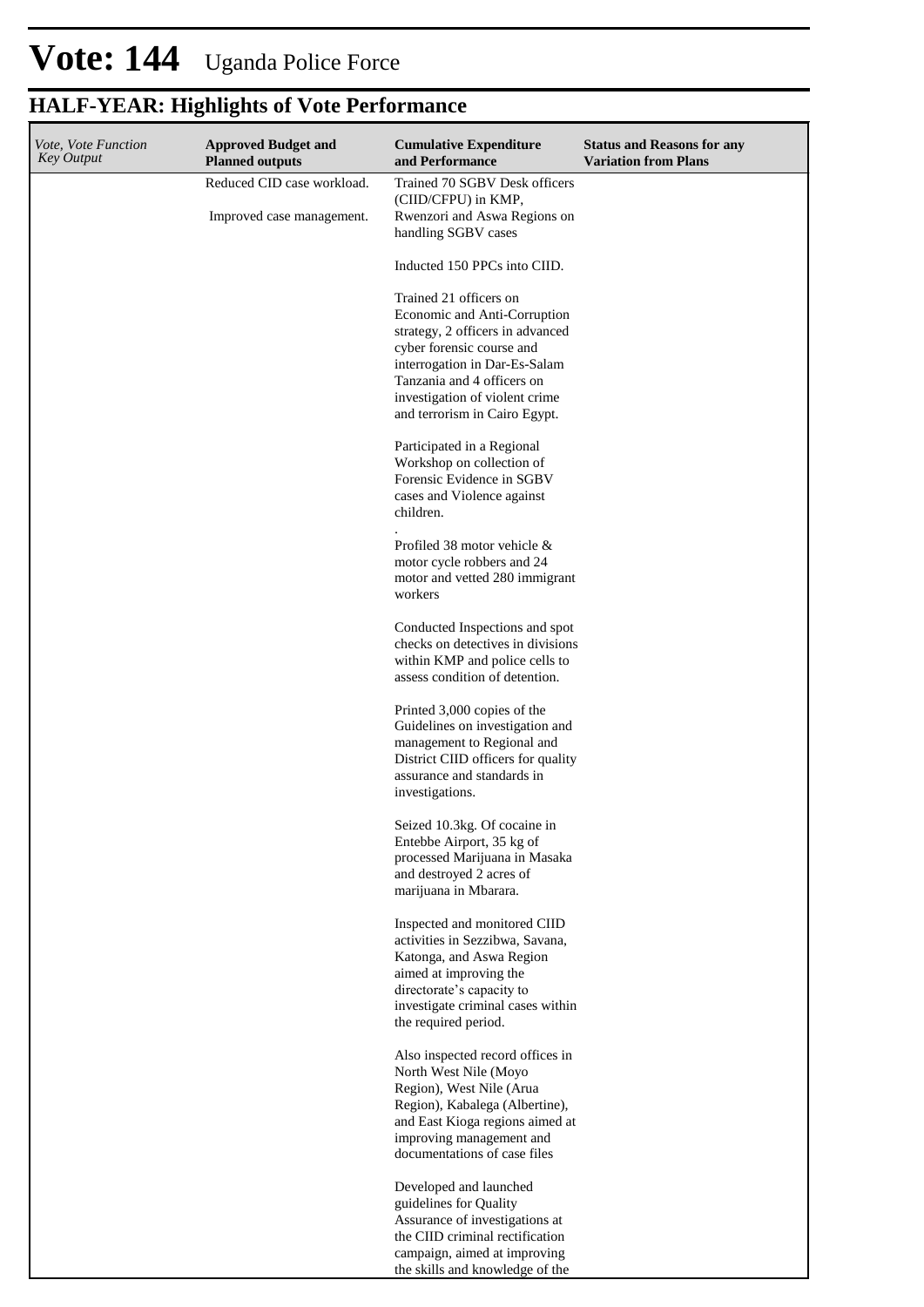| <b>HALF-YEAR: Highlights of Vote Performance</b> |  |  |  |
|--------------------------------------------------|--|--|--|
|--------------------------------------------------|--|--|--|

| <i>Vote, Vote Function</i><br><b>Key Output</b>                     | <b>Approved Budget and</b><br><b>Planned outputs</b>                                                                    | <b>Cumulative Expenditure</b><br>and Performance                                                                                                                                                                                                              | <b>Status and Reasons for any</b><br><b>Variation from Plans</b>                       |
|---------------------------------------------------------------------|-------------------------------------------------------------------------------------------------------------------------|---------------------------------------------------------------------------------------------------------------------------------------------------------------------------------------------------------------------------------------------------------------|----------------------------------------------------------------------------------------|
|                                                                     |                                                                                                                         | investigators in order to speed<br>up investigation                                                                                                                                                                                                           |                                                                                        |
|                                                                     |                                                                                                                         | With CIID current personnel<br>strength of 5,483 the case<br>workload is 4.84 per CID officer                                                                                                                                                                 |                                                                                        |
|                                                                     |                                                                                                                         | Inducted 30 SOCOs on scene<br>management                                                                                                                                                                                                                      |                                                                                        |
|                                                                     |                                                                                                                         | Received 72 cases of scenes of<br>crime, 151 cases of questioned<br>documents and analyzed 25<br>cases of scenes of crime and 25<br>cases of questioned documents<br>respectively.                                                                            |                                                                                        |
|                                                                     |                                                                                                                         | Examined 88 backlog cases of<br>questioned documents                                                                                                                                                                                                          |                                                                                        |
|                                                                     |                                                                                                                         | Inspected SOCOs in Ssezibwa<br>region to establish the<br>challenges the unit faces for<br>appropriate action to enhance<br>the quality of evidence                                                                                                           |                                                                                        |
|                                                                     |                                                                                                                         | Held meetings with SOCOs<br>within KMP to harmonize and<br>appreciate the different roles of<br>first responders and SOCOs.                                                                                                                                   |                                                                                        |
| Performance Indicators:                                             |                                                                                                                         |                                                                                                                                                                                                                                                               |                                                                                        |
| No. of violet crimes<br>investigated and passed on to<br><b>DPP</b> | 38,600                                                                                                                  | 1885                                                                                                                                                                                                                                                          |                                                                                        |
| Case work load per CID<br>officer                                   | 18                                                                                                                      | 21                                                                                                                                                                                                                                                            |                                                                                        |
| <b>Output Cost:</b>                                                 | <b>UShs Bn:</b><br>31.795                                                                                               | UShs Bn:                                                                                                                                                                                                                                                      | 50.0%<br>15.883 % Budget Spent:                                                        |
| <b>Output: 125603</b>                                               | <b>Counter Terrorism</b>                                                                                                |                                                                                                                                                                                                                                                               |                                                                                        |
| Description of Performance: Terrorist activities timely             | detected, investigated and<br>prevented.                                                                                | Conducted 5 border security<br>inspections                                                                                                                                                                                                                    | Need to identify, prevent and<br>respond to incidents of terror<br>threats and attacks |
|                                                                     | Community partnership and<br>vigilance well established in the referred 9 cases to CIID for<br>fight against terrorism. | Investigated 86 terrorism-related<br>intelligence information,<br>further management.                                                                                                                                                                         |                                                                                        |
|                                                                     | to terrorist threats/incidents<br>increased.                                                                            | Capacity to identify and respond Conducted surveillance on some<br>security targets and profiled 67<br>persons of security interest                                                                                                                           |                                                                                        |
|                                                                     | Improved surveillance                                                                                                   | Provided access control,<br>security sweeps and armed<br>protection at 112 public events<br>and functions.<br>Enhanced information sharing<br>and coordination with the sister<br>security agencies and foreign<br>partners through inter agency<br>meetings. |                                                                                        |
|                                                                     |                                                                                                                         | Conducted 83 Security audits<br>and assessments.<br>Deployed along the Mbarara-<br>Kabale road to reduce theft and<br>vandalism of road construction                                                                                                          |                                                                                        |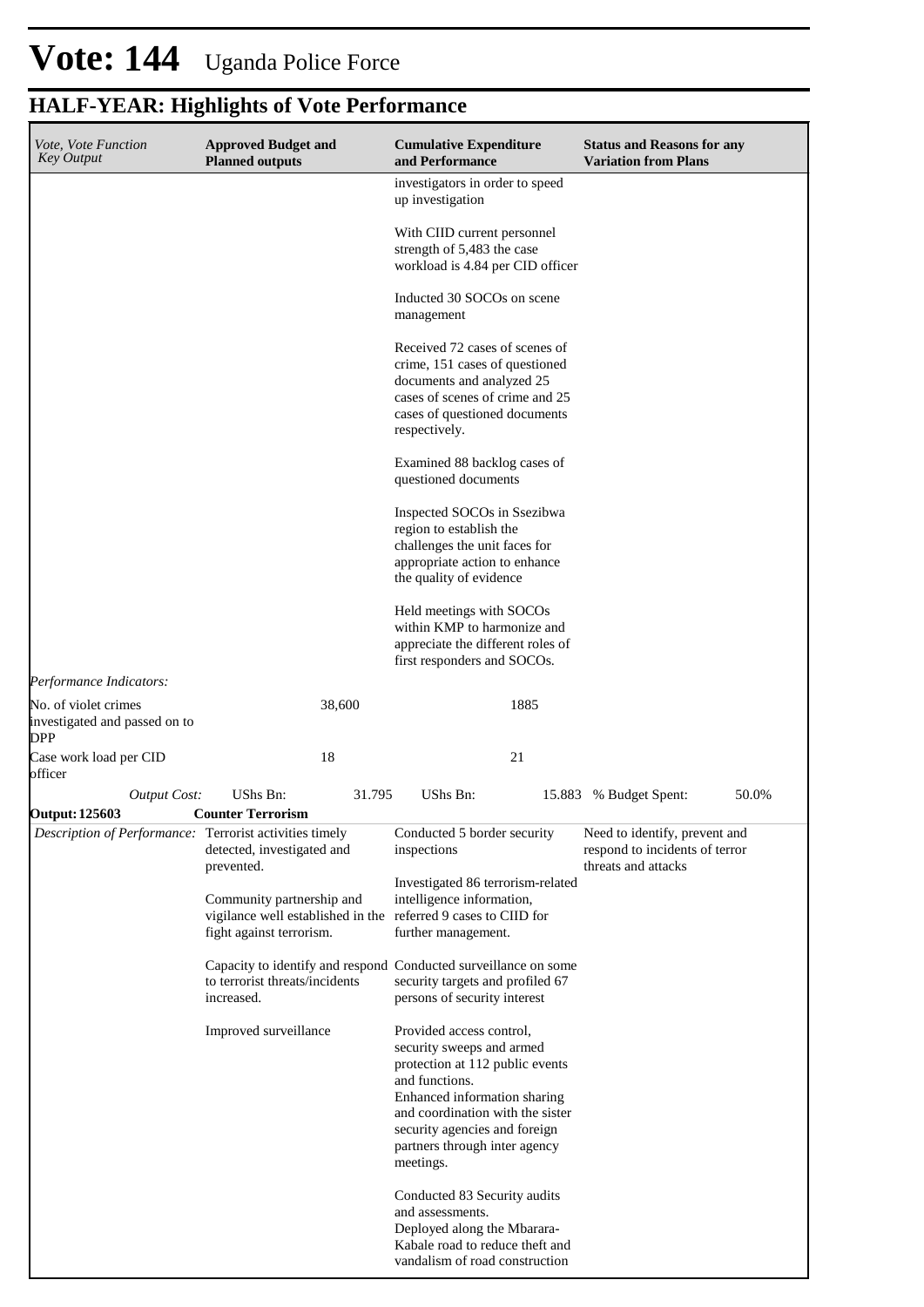| Vote, Vote Function<br><b>Key Output</b>                                                                   | <b>Approved Budget and</b><br><b>Planned outputs</b>                     | <b>Cumulative Expenditure</b><br>and Performance                                                                                                                                                           | <b>Status and Reasons for any</b><br><b>Variation from Plans</b>  |
|------------------------------------------------------------------------------------------------------------|--------------------------------------------------------------------------|------------------------------------------------------------------------------------------------------------------------------------------------------------------------------------------------------------|-------------------------------------------------------------------|
|                                                                                                            |                                                                          | equipment, road signs and<br>materials.                                                                                                                                                                    |                                                                   |
|                                                                                                            |                                                                          | Provided 185 security escorts to<br>commercial explosives during<br>transportation, storage and use<br>to minimise loss and misuse of<br>explosives.                                                       |                                                                   |
|                                                                                                            |                                                                          | Responded to 20 call outs in<br>connection to suspicious objects.<br>Disposed of 300 kgs of various<br>calibers of UXOs at Olilim,<br>Katakwi district.                                                    |                                                                   |
|                                                                                                            |                                                                          | Conducted sensitization<br>awareness campaigns to 500<br>people through 12 public<br>lectures, 19 radio and 10 TV<br>talk shows, display of<br>equipment and distributed 1,500<br>brochures and pamphlets. |                                                                   |
|                                                                                                            |                                                                          | Trained 300 officers of VIPPU,<br>Tactical Response, Tourism and<br>Aviation Police in basic counter<br>terrorism course.                                                                                  |                                                                   |
|                                                                                                            |                                                                          | Developed a joint regional CT<br>training manual in a workshop<br>held in Rwanda.                                                                                                                          |                                                                   |
|                                                                                                            |                                                                          | Provided security protection to<br>vital facilities, 630 VIPs,<br>tourists and tourist facilities.                                                                                                         |                                                                   |
| Performance Indicators:<br>Proportion of the public who<br>are sufficiently aware of<br>signs of terrorism | 83                                                                       | 83                                                                                                                                                                                                         |                                                                   |
| Proportion of personnel<br>trained to identify and<br>respond to terroris incidents                        | 77                                                                       | 42                                                                                                                                                                                                         |                                                                   |
| <b>Output Cost:</b>                                                                                        | UShs Bn:<br>8.354                                                        | UShs Bn:                                                                                                                                                                                                   | 53.9%<br>4.501 % Budget Spent:                                    |
| <b>Output: 125604</b>                                                                                      | <b>Community Based Policing</b>                                          |                                                                                                                                                                                                            |                                                                   |
| Description of Performance: Public-police partnership                                                      | strengthened.<br>Skills and knowledge in<br>community policing improved. | Registered 15,307 domestic<br>violence cases, counseled 5,057<br>victims /suspects, referred 1,062 prevention synergies<br>cases to other stakeholders and<br>took 829 cases taken to court.               | Need for wider participation and<br>community engagement in crime |
|                                                                                                            | Model Community policing<br>posts rolled out.                            | Carried out inspection,<br>monitoring and evaluation of<br>UNICEF activities and assets in                                                                                                                 |                                                                   |
|                                                                                                            | Patriotism enhanced and<br>promoted.                                     | the regions of Aswa, Mt Moroto<br>and Kidepo.                                                                                                                                                              |                                                                   |
|                                                                                                            | Welfare of police personnel and<br>their families improved.              | Attended the annual general<br>meeting on the role of security<br>organs on the prevention of                                                                                                              |                                                                   |
|                                                                                                            | Strong child and family<br>protection services.                          | violence against women and<br>girls in Rwanda and human<br>rights protection in Egypt                                                                                                                      |                                                                   |
|                                                                                                            |                                                                          | Conducted 215 sensitization<br>workshops, 65 radio programs,                                                                                                                                               |                                                                   |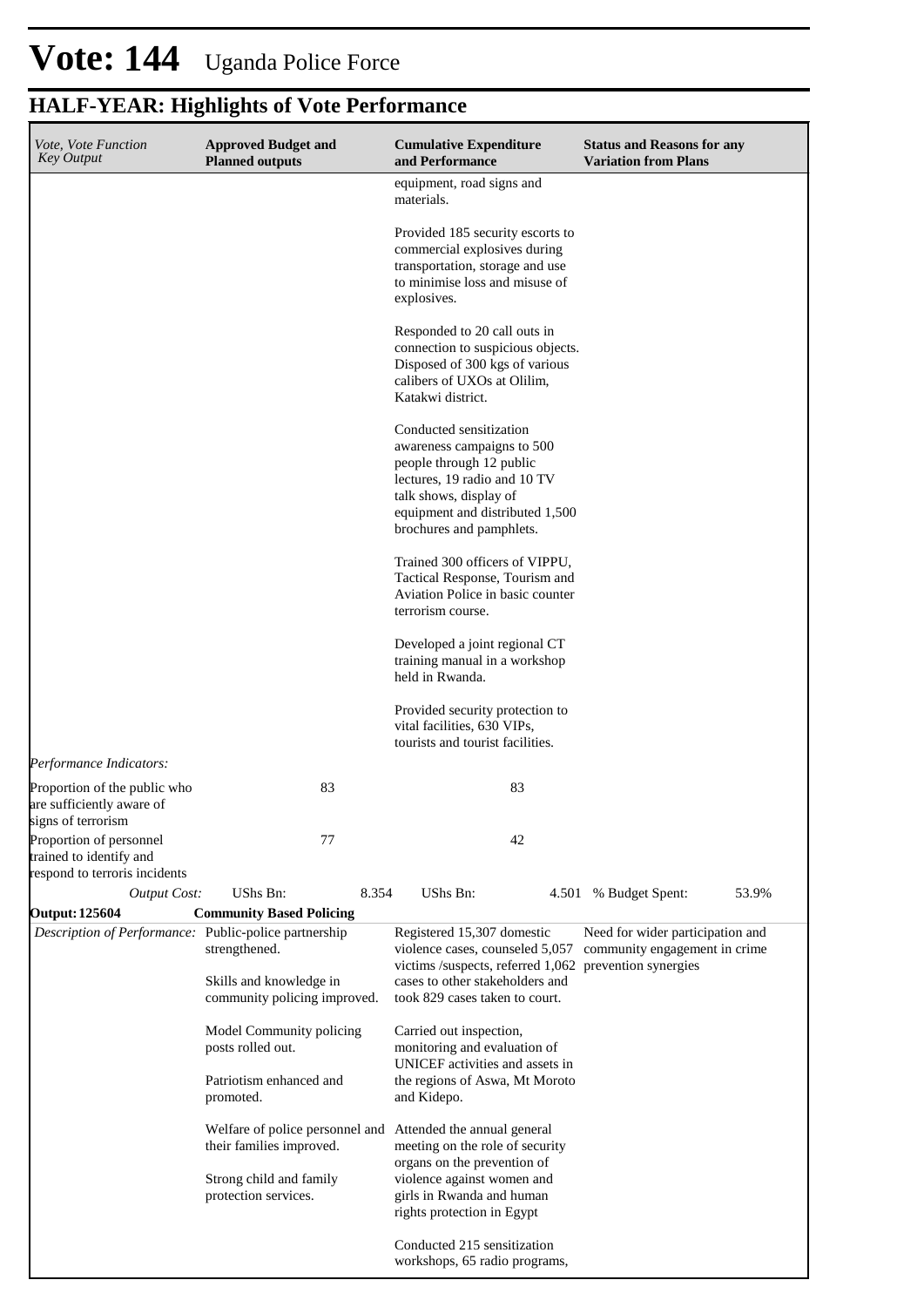| Vote, Vote Function<br><b>Key Output</b> | <b>Approved Budget and</b><br><b>Planned outputs</b> | <b>Cumulative Expenditure</b><br>and Performance                                                                                                                                                                                                                                                                                                                      | <b>Status and Reasons for any</b><br><b>Variation from Plans</b> |
|------------------------------------------|------------------------------------------------------|-----------------------------------------------------------------------------------------------------------------------------------------------------------------------------------------------------------------------------------------------------------------------------------------------------------------------------------------------------------------------|------------------------------------------------------------------|
|                                          |                                                      | 103 school visits, 16<br>institutional visits, 257 home<br>visits, 13 training workshops<br>and 50 other activities relating<br>to domestic violence prevention<br>and child protection.                                                                                                                                                                              |                                                                  |
|                                          |                                                      | Participated in training of<br>trainers of 90 CFPUs, CIIDs &<br>district training officers in<br>gender, human rights and child<br>protection.                                                                                                                                                                                                                        |                                                                  |
|                                          |                                                      | Conducted sensitization for 420<br>community members on child<br>protection, Domestic violence<br>and laws addressing SGBV and<br>trained 51 officers on data<br>collection and management and<br>utilization of the CFPU<br>reporting forms                                                                                                                          |                                                                  |
|                                          |                                                      | Conducted Joint training for 500<br>participants drawn from 20<br>districts including police<br>officers and other stakeholders<br>on investigations of child related<br>cases, the role of the medical<br>practitioners in case<br>management and the role of<br>DPP.                                                                                                |                                                                  |
|                                          |                                                      | Participated in validation of a<br>training curriculum on child<br>protection in the mission areas<br>for the East African Standby<br>Force in Rwanda.                                                                                                                                                                                                                |                                                                  |
|                                          |                                                      | Attended a conference on online<br>child sexual abuse in Lanchester<br>London                                                                                                                                                                                                                                                                                         |                                                                  |
|                                          |                                                      | Trained 87 DPCs and 210 CLOs<br>in basic community policing<br>skills.                                                                                                                                                                                                                                                                                                |                                                                  |
|                                          |                                                      | Conducted 369 Community<br>outreaches and public awareness<br>campaign lectures/meetings<br>attended by 239,987 people<br>countrywide.                                                                                                                                                                                                                                |                                                                  |
|                                          |                                                      | Visited and carried out<br>sensitizations in 71 schools<br>attended by 15,229 participants<br>on crime prevention and<br>formation of crime prevention<br>clubs.<br>Constructed 4 Community Halls<br>at Nyendo - Masaka<br>Municipality in Masaka,<br>Karugote in Fort Portal,<br>Kengere in Soroti, and Kasange<br>in Nakawuka Trading centre in<br>Wakiso District. |                                                                  |
|                                          |                                                      | Organized an exhibition by all                                                                                                                                                                                                                                                                                                                                        |                                                                  |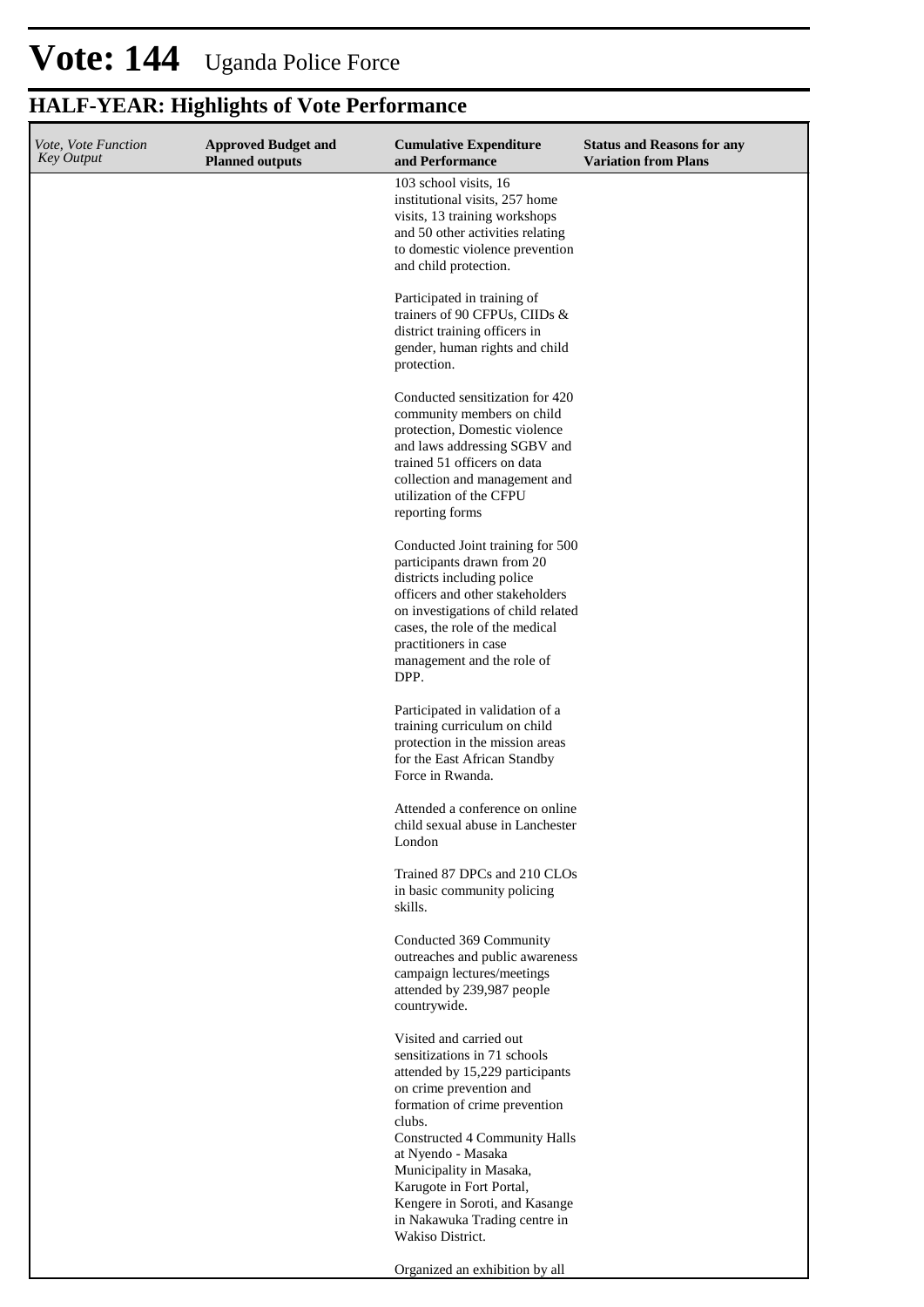| Vote, Vote Function                                                                                             | <b>Approved Budget and</b>                            |        | <b>Cumulative Expenditure</b>                                                                                            | <b>Status and Reasons for any</b>            |       |
|-----------------------------------------------------------------------------------------------------------------|-------------------------------------------------------|--------|--------------------------------------------------------------------------------------------------------------------------|----------------------------------------------|-------|
| <b>Key Output</b>                                                                                               | <b>Planned outputs</b>                                |        | and Performance<br>police departments to inform the<br>public about what police can do<br>and how they can access police | <b>Variation from Plans</b>                  |       |
|                                                                                                                 |                                                       |        | services, attracting over 10,000<br>people/audience                                                                      |                                              |       |
|                                                                                                                 |                                                       |        | Trained and deployed 10,912<br>crime preventers to support<br>policing in their areas                                    |                                              |       |
|                                                                                                                 |                                                       |        | Trained 16 personnel in music<br>theory and writing and recorded<br>audio and video songs for<br>sensitization           |                                              |       |
| Performance Indicators:                                                                                         |                                                       |        |                                                                                                                          |                                              |       |
| Proportion of reported<br>domestic violence cases<br>resolved                                                   | 83                                                    |        | 57                                                                                                                       |                                              |       |
| Proportion of complainants<br>satisfied with disposal of<br>their complaints                                    | 0.81                                                  |        | 0.65                                                                                                                     |                                              |       |
| <b>Output Cost:</b><br><b>Output: 125605</b>                                                                    | <b>UShs Bn:</b><br><b>Mobile Police Patrols</b>       | 10.391 | UShs Bn:                                                                                                                 | 5.136 % Budget Spent:                        | 49.4% |
| Description of Performance: Enhanced law and order.                                                             |                                                       |        | Conducted police operations in Provision of public order<br>Kasese, Bundibugyo and Moyo                                  |                                              |       |
|                                                                                                                 | <b>Improved Public Order</b><br>management.           |        | to restore calm among the<br>conflicting cultural groups.<br>Supported policing of Woman                                 |                                              |       |
|                                                                                                                 | Reduced incidents of crime.                           |        | MP by elections in Amuru<br>district. Provided security at<br>Namboole for the International                             |                                              |       |
|                                                                                                                 |                                                       |        | football matches and end of<br>year's prayers and major public<br>events and functions.                                  |                                              |       |
| Performance Indicators:                                                                                         |                                                       |        |                                                                                                                          |                                              |       |
| Number of Public order<br>incidents managed peacefully                                                          | 20                                                    |        | 8                                                                                                                        |                                              |       |
| <b>Output Cost:</b>                                                                                             | UShs Bn:                                              | 40.234 | UShs Bn:                                                                                                                 | 18.798 % Budget Spent:                       | 46.7% |
| <b>Output: 125606</b><br>Description of Performance: Enhanced peace and security in Recovered 355 cattle and 44 | <b>Anti Stock Theft</b>                               |        |                                                                                                                          | The need to maintain security in             |       |
|                                                                                                                 | Karamoja and the neighbouring<br>communities.         |        | goats out of 519 cattle and 89<br>goats stolen.                                                                          | Karamoja and the neighbouring<br>communities |       |
|                                                                                                                 | Reduced possession of illegal<br>guns.                |        | Reinforced strategic intelligence-<br>led ASTU deployments in the                                                        |                                              |       |
|                                                                                                                 | Minimized incidences of cattle<br>rustling and theft. |        | sub counties of Agoro,<br>Madiopei and Orom to avert any<br>looming security threats by the<br>Turkana/Kenya Pokot and   |                                              |       |
|                                                                                                                 |                                                       |        | Lango Sudanese of south Sudan.                                                                                           |                                              |       |
|                                                                                                                 |                                                       |        | Collaborated with security stake<br>holders at the border Districts of                                                   |                                              |       |
|                                                                                                                 |                                                       |        | south Sudan for a peaceful<br>negotiation at lower level to                                                              |                                              |       |
|                                                                                                                 |                                                       |        | ensure the recovery of the                                                                                               |                                              |       |
|                                                                                                                 |                                                       |        | missing animals stolen in the<br>previous period.                                                                        |                                              |       |
|                                                                                                                 |                                                       |        | Patroled Loyoro subcounty and<br>Lopelipel in Rupa subcounty to<br>avert conflict where the Turkana                      |                                              |       |
|                                                                                                                 |                                                       |        | herdsmen and their families had<br>camped with about 4000 herds                                                          |                                              |       |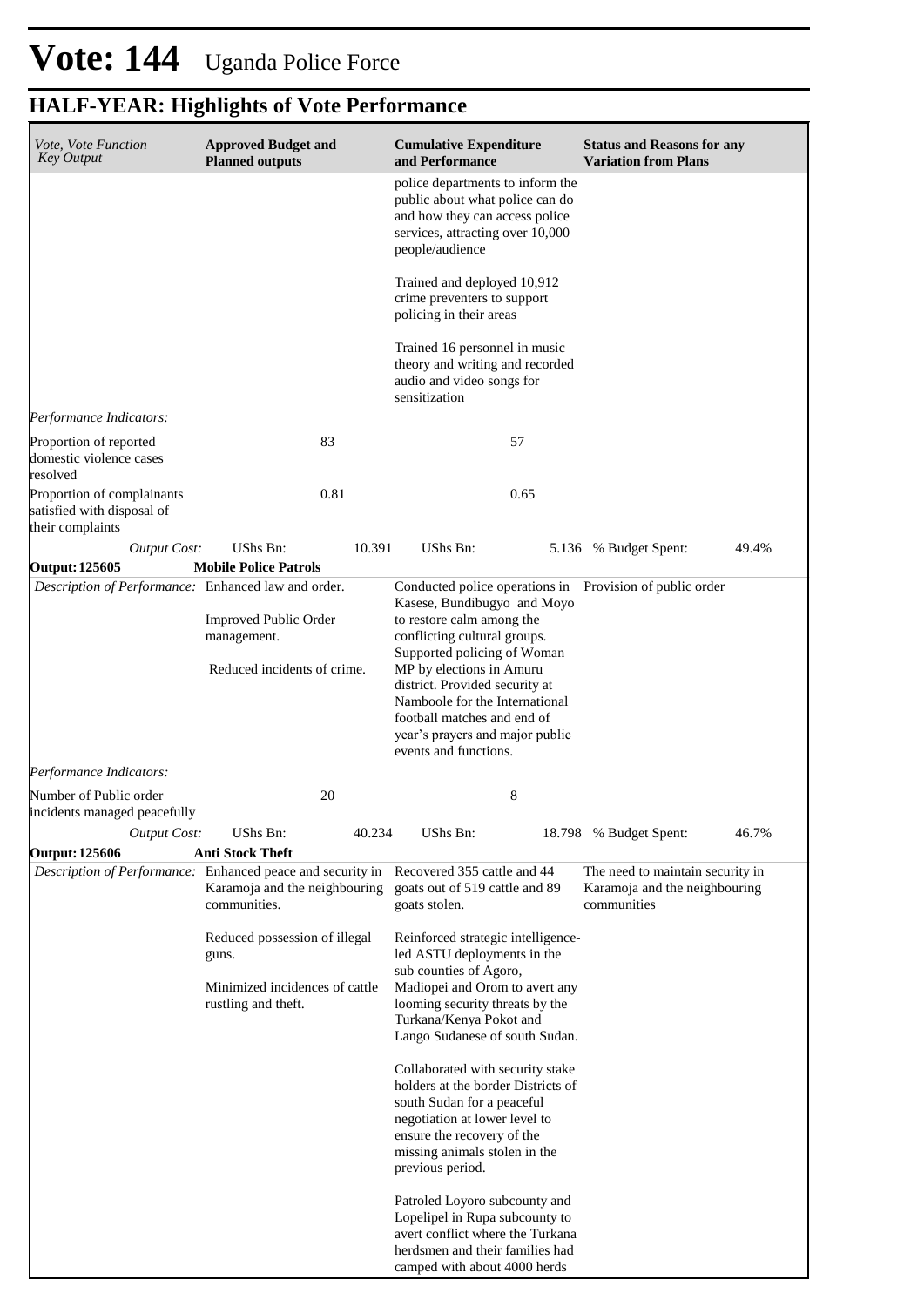| Vote, Vote Function<br><b>Key Output</b>     | <b>Approved Budget and</b><br><b>Planned outputs</b>                                                                     | <b>Cumulative Expenditure</b><br>and Performance                                                                                                                                                                                                                                                                                                                                                                                                                                                                                                                                                                                                                                                                                                                                                                                                                                                          | <b>Status and Reasons for any</b><br><b>Variation from Plans</b> |
|----------------------------------------------|--------------------------------------------------------------------------------------------------------------------------|-----------------------------------------------------------------------------------------------------------------------------------------------------------------------------------------------------------------------------------------------------------------------------------------------------------------------------------------------------------------------------------------------------------------------------------------------------------------------------------------------------------------------------------------------------------------------------------------------------------------------------------------------------------------------------------------------------------------------------------------------------------------------------------------------------------------------------------------------------------------------------------------------------------|------------------------------------------------------------------|
|                                              |                                                                                                                          | of cattle in search of pasture and<br>water.                                                                                                                                                                                                                                                                                                                                                                                                                                                                                                                                                                                                                                                                                                                                                                                                                                                              |                                                                  |
|                                              |                                                                                                                          | In collaboration with the local<br>leaders, churches/mosques, local<br>governments, schools, sensitized<br>the Karamojong and their<br>neighbouring communities on<br>the importance of peace and<br>security for economic activities<br>such as agriculture,<br>establishment of commercial<br>settlements and trading centres,<br>social activities such as<br>management of hygiene and<br>general health, education of<br>children, the dangers of<br>collaboration with cattle thieves.                                                                                                                                                                                                                                                                                                                                                                                                              |                                                                  |
| Performance Indicators:                      |                                                                                                                          |                                                                                                                                                                                                                                                                                                                                                                                                                                                                                                                                                                                                                                                                                                                                                                                                                                                                                                           |                                                                  |
| Proportion of rustled<br>livestock recovered | 0.82                                                                                                                     | 0.68                                                                                                                                                                                                                                                                                                                                                                                                                                                                                                                                                                                                                                                                                                                                                                                                                                                                                                      |                                                                  |
| No. of livestock reported<br>rustled         | 2,876                                                                                                                    | 126                                                                                                                                                                                                                                                                                                                                                                                                                                                                                                                                                                                                                                                                                                                                                                                                                                                                                                       |                                                                  |
| <b>Output Cost:</b>                          | UShs Bn:<br>30.301                                                                                                       | UShs Bn:                                                                                                                                                                                                                                                                                                                                                                                                                                                                                                                                                                                                                                                                                                                                                                                                                                                                                                  | 40.9%<br>12.393 % Budget Spent:                                  |
| <b>Output: 125607</b>                        | <b>Other Specialised Police Services</b>                                                                                 |                                                                                                                                                                                                                                                                                                                                                                                                                                                                                                                                                                                                                                                                                                                                                                                                                                                                                                           |                                                                  |
|                                              | Description of Performance: Timely response to emergency<br>and rescue.                                                  | Operationalized 52 canine units NA<br>countrywide. Performed 4,394                                                                                                                                                                                                                                                                                                                                                                                                                                                                                                                                                                                                                                                                                                                                                                                                                                        |                                                                  |
|                                              | Enhanced specialized support to persons, took 929 persons to<br>field operations & investigations. court registering 184 | trackings, arrested 2,517<br>convictions. Also recovered 863<br>exhibits.<br>Opened marine detaches at<br>Bwondha in Mayuge on<br>L.Victoria and Katwe to cover<br>L. Edward, L. George and<br>kazinga channel. Handled 195<br>marine incidents of which 34<br>fatalities, rescued 24 people in a<br>marines emergency operation.<br>Managed 05 (02 L.Kyoga & 03<br>L.Victoria) rowdy public<br>crowds. Inducted 09 police<br>officers in marines, trained 02<br>officers in the East African Joint<br>Operation Standby Force and<br>04 diving rehearsals to enhance<br>emergency incident<br>management. Conducted 216<br>maritime sensitizations among<br>the fishing communities.<br>Carried out maritime<br>surveillance in all the 18 marine<br>establishments on L. Victoria,<br>Albert, George, Edward, Kyoga<br>and Kazinga channel.<br>Supported fisheries, Beach<br>management Units and other |                                                                  |
|                                              |                                                                                                                          | operatives in combating fishing<br>malpractices. Provided fire and<br>emergency rescue services and<br>procured assorted fire<br>extinguishing equipments such<br>as portable pumps, power saws,<br>extinguishers. Setup emergency                                                                                                                                                                                                                                                                                                                                                                                                                                                                                                                                                                                                                                                                        |                                                                  |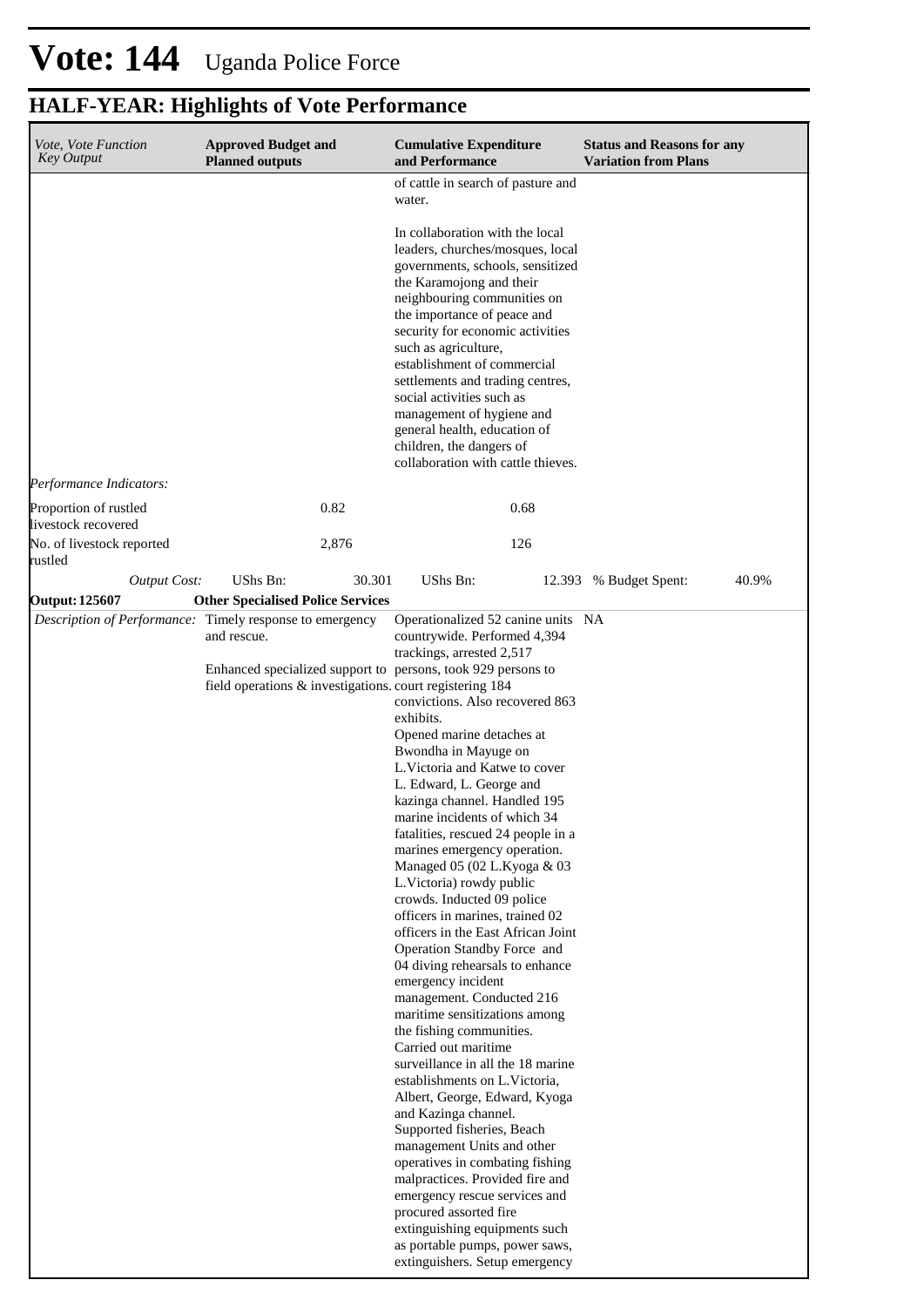| Vote, Vote Function<br><b>Key Output</b>           | <b>Approved Budget and</b><br><b>Planned outputs</b>                                          | <b>Cumulative Expenditure</b><br>and Performance                                                                | <b>Status and Reasons for any</b><br><b>Variation from Plans</b> |
|----------------------------------------------------|-----------------------------------------------------------------------------------------------|-----------------------------------------------------------------------------------------------------------------|------------------------------------------------------------------|
|                                                    |                                                                                               | response centres at all major<br>strategic urban centres and<br>along the major highways.                       |                                                                  |
| Performance Indicators:                            |                                                                                               |                                                                                                                 |                                                                  |
| Number of suspects arrested<br>using canines       | 3,600                                                                                         | 1178                                                                                                            |                                                                  |
| Number of fatalities/deaths<br>by water incidents  | 65                                                                                            | 16                                                                                                              |                                                                  |
| Average time taken to<br>respond to fire incidents | 12                                                                                            | 14                                                                                                              |                                                                  |
| <b>Output Cost:</b>                                | 54.768<br>UShs Bn:                                                                            | UShs Bn:                                                                                                        | 44.1%<br>24.151 % Budget Spent:                                  |
| <b>Output: 125609</b>                              | Police, Command, Control and Planning                                                         |                                                                                                                 |                                                                  |
| Description of Performance: Reduced crime.         |                                                                                               | Provided strategic guidance for Provision of strategic guidance<br>the bye-elections of the Woman to curb crime |                                                                  |
|                                                    | Patriotism and friendliness<br>promoted through sports as well Formed up a compliance unit to | MP in Amuru district.                                                                                           |                                                                  |
|                                                    | as enhanced customer oriented<br>services.                                                    | help fight corruption in the<br>Traffic police. Trained 54                                                      |                                                                  |
|                                                    |                                                                                               | directorate budget focal point                                                                                  |                                                                  |
|                                                    | Improved public trust and<br>confidence in the police.                                        | officers of planning, budgeting<br>and performance reporting.<br>Conducted Inspections on the                   |                                                                  |
|                                                    | Strengthened & eased disposal                                                                 | performance of the disciplinary                                                                                 |                                                                  |
|                                                    | of Public complaints.                                                                         | courts in the regions of Bukedi,<br>trained 40 trainers at PTS Olilim                                           |                                                                  |
|                                                    | Sound financial management<br>systems.                                                        | on procedures, and inspected<br>police facilities in Amolatar and                                               |                                                                  |
|                                                    | Motivated personnel with                                                                      | Dokolo police stations.<br>Investigated human rights                                                            |                                                                  |
|                                                    | improved welfare.                                                                             | complaints against police<br>personnel in 25 regions and                                                        |                                                                  |
|                                                    | Research & evidence based                                                                     | carried out human rights                                                                                        |                                                                  |
|                                                    | planning.                                                                                     | awareness sensitization with<br>emphasis on professionalism,                                                    |                                                                  |
|                                                    | Regional & International                                                                      | ethics and public service                                                                                       |                                                                  |
|                                                    | cooperation enhanced.                                                                         | standing orders. Produced                                                                                       |                                                                  |
|                                                    |                                                                                               | 2.5tons of maize flour from PTS<br>Kabalye farm. Conducted                                                      |                                                                  |
|                                                    |                                                                                               | ground verification of rented                                                                                   |                                                                  |
|                                                    |                                                                                               | premises in Wamala region to                                                                                    |                                                                  |
|                                                    |                                                                                               | establish occupancy and the<br>conditions of the buildings                                                      |                                                                  |
|                                                    |                                                                                               | Inspected police cells in                                                                                       |                                                                  |
|                                                    |                                                                                               | Buikwe, Njeru, Kayunga,                                                                                         |                                                                  |
|                                                    |                                                                                               | Iganga and Bugiri police<br>stations. Reviewed the draft                                                        |                                                                  |
|                                                    |                                                                                               | standards operating procedures                                                                                  |                                                                  |
|                                                    |                                                                                               | for the operationalization of<br>Public Order Management Act.                                                   |                                                                  |
| <b>Output Cost:</b>                                | <b>UShs Bn:</b><br>18.629                                                                     | UShs Bn:<br>10.277                                                                                              | 55.2%<br>% Budget Spent:                                         |
| <b>Output: 125610</b>                              | <b>Police Administrative and Support Services</b>                                             |                                                                                                                 |                                                                  |
|                                                    | Description of Performance: Improved working and living                                       | Cleaned off wastages from                                                                                       | <b>NA</b>                                                        |
|                                                    | conditions of personnel as well<br>as fleet reliability.                                      | payroll and upgraded 96 SPCs<br>to the rank of Police Constable.                                                |                                                                  |
|                                                    | Field emergency response,                                                                     | Inspected registries to evaluate<br>their Management. Verified                                                  |                                                                  |
|                                                    | recovery and clearance.                                                                       | academic documents of 4220                                                                                      |                                                                  |
|                                                    |                                                                                               | recruits from PTS Kabalye.                                                                                      |                                                                  |
|                                                    | Improved human resource<br>management.                                                        | Conducted and concluded 36<br>disciplinary cases and awarded                                                    |                                                                  |
|                                                    |                                                                                               | various punishments. Trained                                                                                    |                                                                  |
|                                                    | Increased police strength to<br>increase visibility and reduce                                | 205 CIIDs in Cyber and fraud<br>investigations and analysis and                                                 |                                                                  |
|                                                    | crime.                                                                                        | 302 supervisors. Conducted on-                                                                                  |                                                                  |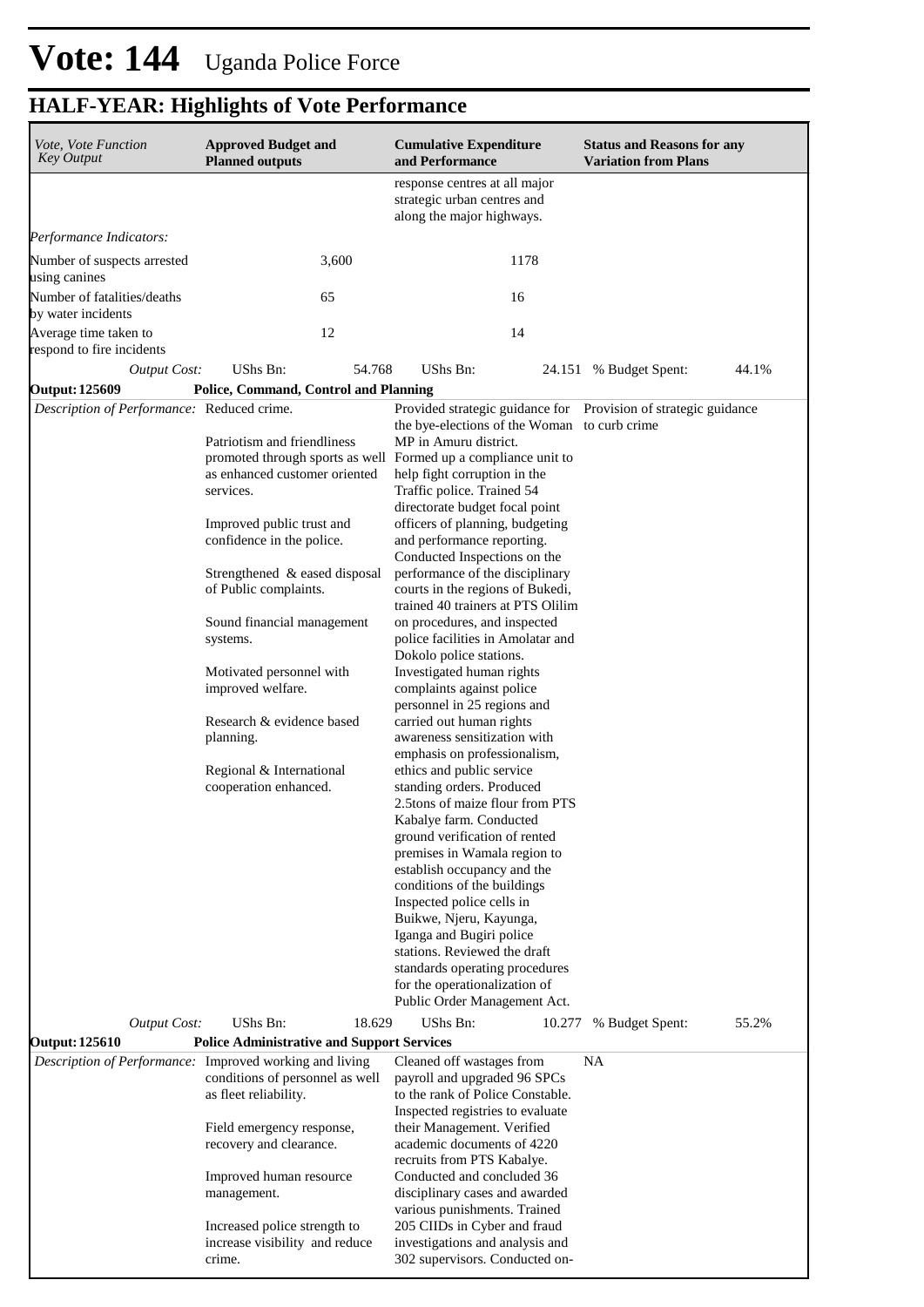| Vote, Vote Function<br><b>Key Output</b>               | <b>Approved Budget and</b><br><b>Planned outputs</b>                                                                                                                                                                               | <b>Cumulative Expenditure</b><br>and Performance                                                                                                                                                                                                                                                                                                                                                                                                                                                                                                                                                                                                                                                                                                                                                                                                                                                                                                                                                                                                                                                                                  | <b>Status and Reasons for any</b><br><b>Variation from Plans</b> |                |
|--------------------------------------------------------|------------------------------------------------------------------------------------------------------------------------------------------------------------------------------------------------------------------------------------|-----------------------------------------------------------------------------------------------------------------------------------------------------------------------------------------------------------------------------------------------------------------------------------------------------------------------------------------------------------------------------------------------------------------------------------------------------------------------------------------------------------------------------------------------------------------------------------------------------------------------------------------------------------------------------------------------------------------------------------------------------------------------------------------------------------------------------------------------------------------------------------------------------------------------------------------------------------------------------------------------------------------------------------------------------------------------------------------------------------------------------------|------------------------------------------------------------------|----------------|
|                                                        | Develop human resources with<br>required skills.                                                                                                                                                                                   | the-job training in basic registry<br>practice to registry personnel<br>while on inspections in<br>Savanah, Katonga, Malaba and<br>Elgon regions. Conducted<br>awareness training on retirement<br>to 220 senior managers.<br>Continued training of 3000<br>PPCs and 500 Cadets at PTS<br>Kabalye. Employed spouses of<br>police officers with tailoring<br>skills in the police Garment<br>Factory. Vetted 4000 officers<br>for promotion.                                                                                                                                                                                                                                                                                                                                                                                                                                                                                                                                                                                                                                                                                       |                                                                  |                |
| Performance Indicators:                                |                                                                                                                                                                                                                                    |                                                                                                                                                                                                                                                                                                                                                                                                                                                                                                                                                                                                                                                                                                                                                                                                                                                                                                                                                                                                                                                                                                                                   |                                                                  |                |
| Proportion of sub-counties<br>with manned police posts | 96                                                                                                                                                                                                                                 | 96                                                                                                                                                                                                                                                                                                                                                                                                                                                                                                                                                                                                                                                                                                                                                                                                                                                                                                                                                                                                                                                                                                                                |                                                                  |                |
| Police : Population ratio                              | 1:649                                                                                                                                                                                                                              | 1:819                                                                                                                                                                                                                                                                                                                                                                                                                                                                                                                                                                                                                                                                                                                                                                                                                                                                                                                                                                                                                                                                                                                             |                                                                  |                |
| <b>Output Cost:</b>                                    | UShs Bn:<br>37.555                                                                                                                                                                                                                 | UShs Bn:                                                                                                                                                                                                                                                                                                                                                                                                                                                                                                                                                                                                                                                                                                                                                                                                                                                                                                                                                                                                                                                                                                                          | 17.525 % Budget Spent:                                           | 46.7%          |
| <b>Output: 125651</b>                                  | <b>Cross Border Criminal investigations (Interpol)</b>                                                                                                                                                                             |                                                                                                                                                                                                                                                                                                                                                                                                                                                                                                                                                                                                                                                                                                                                                                                                                                                                                                                                                                                                                                                                                                                                   |                                                                  |                |
| Description of Performance: Enhanced coordination and  | surveillance at border entry<br>points.<br>Enhanced cooperation with<br>regional and international<br>partner states on transnational<br>crime.<br>Increased deployment in<br>UN/AU peace-keeping missions. Interpol attended 83rd | Participated in 10 security<br>meetings aimed at crime<br>prevention and peace promotion<br>in the region and internationally.<br>Registered 403 cases of motor<br>vehicles reported stolen from<br>Uganda and information of 465<br>motor vehicles entered into the<br>Interpol stolen Motor vehicle's<br>database. IGP & Director<br><b>INTERPOL General Assembly</b><br>in Monaco and EAPPCO<br>meetings in Mombasa, Dar es<br>Salaam, Nairobi and Rwanda.<br>Registered 27 cases of Human<br>Tracking and rescued 7 persons,<br>4 cases on drugs and<br>perpetrators fined and deported.<br>Sensitization of Police officers<br>on roles of Interpol in<br>combating crime.<br><b>Conducted One Sensitization</b><br>programme in Arua and<br>successfully administered both<br>written and practical (driving<br>test) UN PRE-SAAT interviews<br>for 700 personnel. Conducted<br>one International inspection in<br>Somalia and participated in the<br>Command Post training exercise<br>in Ethiopia. Attended the Extra<br>Ordinary Policy Organs meeting<br>in Seychelles and financial<br>management and audit in Nairobi | Need to contain transnational<br>crime and terrorism             |                |
| Performance Indicators:                                |                                                                                                                                                                                                                                    |                                                                                                                                                                                                                                                                                                                                                                                                                                                                                                                                                                                                                                                                                                                                                                                                                                                                                                                                                                                                                                                                                                                                   |                                                                  |                |
| No of international criminals<br>repatriated           | 100                                                                                                                                                                                                                                | 00                                                                                                                                                                                                                                                                                                                                                                                                                                                                                                                                                                                                                                                                                                                                                                                                                                                                                                                                                                                                                                                                                                                                |                                                                  |                |
| <b>Output Cost:</b><br><b>Vote Function Cost</b>       | UShs Bn:<br>0.968<br><b>UShs Bn:</b>                                                                                                                                                                                               | UShs Bn:<br>0.449<br>403.058 UShs Bn:                                                                                                                                                                                                                                                                                                                                                                                                                                                                                                                                                                                                                                                                                                                                                                                                                                                                                                                                                                                                                                                                                             | % Budget Spent:<br>165.788 % Budget Spent:                       | 46.4%<br>41.1% |
| <b>Cost of Vote Services:</b>                          | UShs Bn:                                                                                                                                                                                                                           | 403.058 UShs Bn:                                                                                                                                                                                                                                                                                                                                                                                                                                                                                                                                                                                                                                                                                                                                                                                                                                                                                                                                                                                                                                                                                                                  | <b>165.788</b> % Budget Spent:                                   | 41.1%          |

*\* Excluding Taxes and Arrears*

Scaling up of community policing activities to ensure crime prevention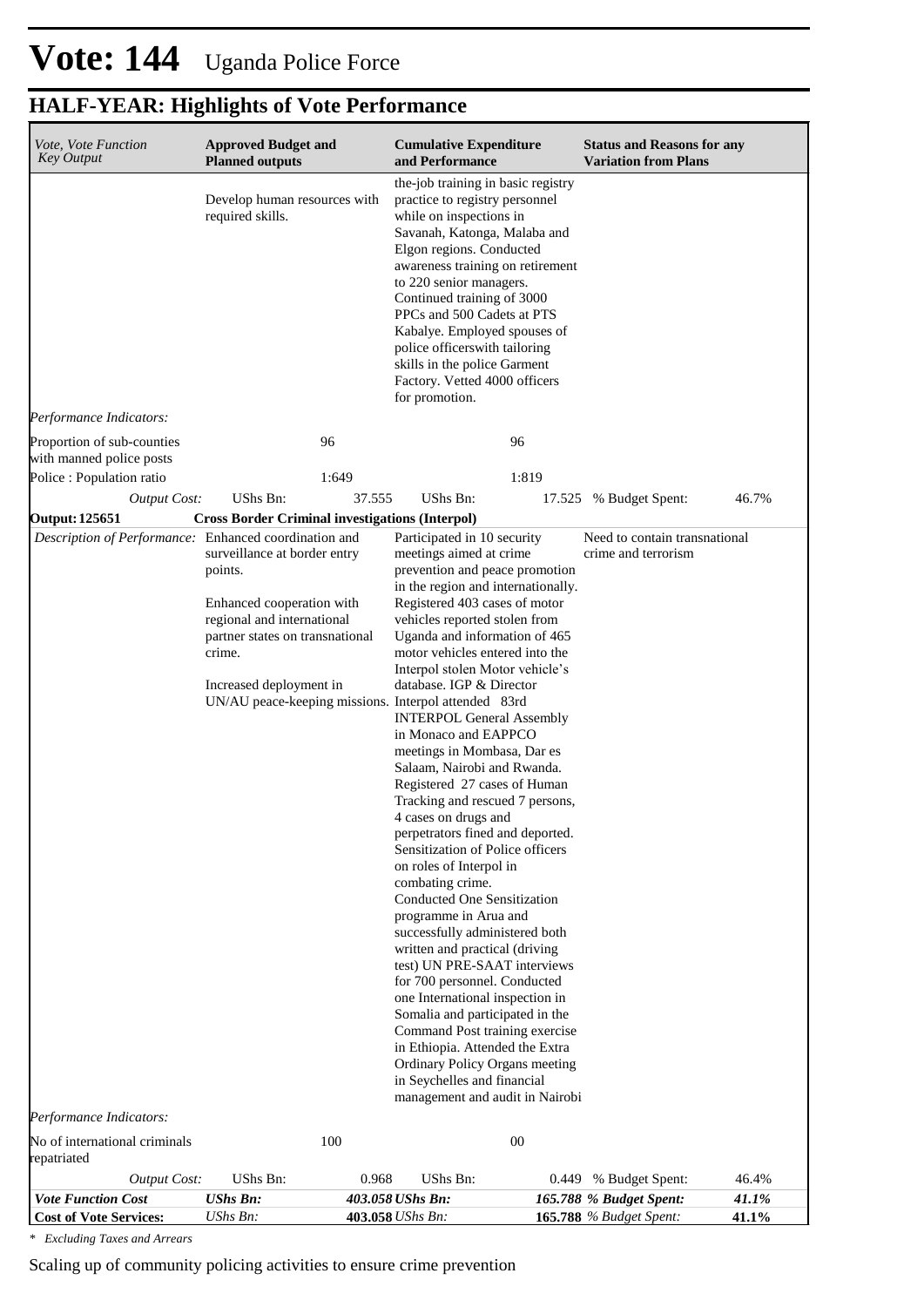# **Vote: 144** Uganda Police Force

### **HALF-YEAR: Highlights of Vote Performance**

Improving welfare of police personnel in terms of adequate and decent accommodation.

Establishment and operationalization of IT based platforms to counter sophistication of crime

### **Table V2.2: Implementing Actions to Improve Vote Performance**

| <b>Planned Actions:</b>                                                                                | <b>Actual Actions:</b>                                                                                                                                                      | <b>Reasons for Variation</b>                                                  |
|--------------------------------------------------------------------------------------------------------|-----------------------------------------------------------------------------------------------------------------------------------------------------------------------------|-------------------------------------------------------------------------------|
| Vote: 144 Uganda Police Force                                                                          |                                                                                                                                                                             |                                                                               |
| Vote Function: 12.56 Police Services                                                                   |                                                                                                                                                                             |                                                                               |
| equip the police forensics laboratory                                                                  | Carried out benchmark visit to South<br>Africa to appreciate the infrastructural,<br>legal and operational needs of Integrated<br><b>Balistic Information System (IBIS)</b> | Sourcing for funds to equip the forensic<br>laboratory to regional standards. |
| Cosntruct police headquarters under the<br>JLOS house project.                                         | Bidders were prequalified and bids invited Bid evaluation being undertaken<br>from the prequalified firms                                                                   |                                                                               |
| Vote: 144 Uganda Police Force                                                                          |                                                                                                                                                                             |                                                                               |
| Vote Function: 12.56 Police Services                                                                   |                                                                                                                                                                             |                                                                               |
| Recruit and train 3,500 police officers to<br>boost police strength from 41,559 to<br>45,059 officers. | Recruited and currently training 3,000<br>PPCs and 500 cadets                                                                                                               | NA                                                                            |

### *V3: Details of Releases and Expenditure*

*This section provides a comprehensive summary of the outputs delivered by the Vote and further details of Vote expenditures by Vote Function and Expenditure Item.*

#### **Table V3.1: GoU Releases and Expenditure by Output\***

| <b>Billion Uganda Shillings</b>                                  | Approved<br><b>Budget</b> | <b>Released</b> | <b>Spent</b> | $%$ GoU<br><b>Budget</b><br>Released | $%$ GoU<br><b>Budget</b><br><i>Spent</i> | $%$ GoU<br>Releases<br><i>Spent</i> |
|------------------------------------------------------------------|---------------------------|-----------------|--------------|--------------------------------------|------------------------------------------|-------------------------------------|
| VF:1256 Police Services                                          | 403.06                    | 202.74          | 165.79       | 50.3%                                | 41.1%                                    | 81.8%                               |
| Class: Outputs Provided                                          | 330.43                    | 166.44          | 157.76       | 50.4%                                | 47.7%                                    | 94.8%                               |
| 125601 Area Based Policing Services                              | 23.49                     | 11.70           | 11.66        | 49.8%                                | 49.6%                                    | 99.7%                               |
| 125602 Criminal Investigations                                   | 31.80                     | 15.97           | 15.88        | 50.2%                                | 50.0%                                    | 99.5%                               |
| 125603 Counter Terrorism                                         | 8.35                      | 4.37            | 4.50         | 52.4%                                | 53.9%                                    | 102.9%                              |
| 125604 Community Based Policing                                  | 10.39                     | 5.18            | 5.14         | 49.9%                                | 49.4%                                    | 99.2%                               |
| 125605 Mobile Police Patrols                                     | 40.23                     | 20.02           | 18.80        | 49.8%                                | 46.7%                                    | 93.9%                               |
| 125606 Anti Stock Theft                                          | 30.30                     | 14.98           | 12.54        | 49.4%                                | 41.4%                                    | 83.7%                               |
| Other Specialised Police Services<br>125607                      | 54.77                     | 26.79           | 24.15        | 48.9%                                | 44.1%                                    | 90.2%                               |
| 125608 Police Accommodation and Welfare                          | 74.91                     | 39.33           | 37.29        | 52.5%                                | 49.8%                                    | 94.8%                               |
| 125609 Police, Command, Control and Planning                     | 18.63                     | 9.98            | 10.28        | 53.6%                                | 55.2%                                    | 103.0%                              |
| 125610 Police Administrative and Support Services                | 37.55                     | 18.11           | 17.53        | 48.2%                                | 46.7%                                    | 96.7%                               |
| Class: Outputs Funded                                            | 0.97                      | 0.47            | 0.45         | 48.0%                                | 46.4%                                    | 96.5%                               |
| 125651 Cross Border Criminal investigations (Interpol)           | 0.97                      | 0.47            | 0.45         | 48.0%                                | 46.4%                                    | 96.5%                               |
| Class: Capital Purchases                                         | 71.66                     | 35.83           | 7.58         | 50.0%                                | 10.6%                                    | 21.2%                               |
| 125671 Acquisition of Land by Government                         | 2.12                      | 1.06            | 0.53         | 50.0%                                | 24.8%                                    | 49.6%                               |
| 125672 Government Buildings and Administrative Infrastructure    | 11.98                     | 5.99            | 1.27         | 50.0%                                | 10.6%                                    | 21.2%                               |
| 125675 Purchase of Motor Vehicles and Other Transport Equipment  | 36.44                     | 18.52           | 5.43         | 50.8%                                | 14.9%                                    | 29.3%                               |
| 125677 Purchase of Specialised Machinery & Equipment             | 20.73                     | 10.06           | 0.34         | 48.5%                                | 1.6%                                     | 3.3%                                |
| 125678 Purchase of Office and Residential Furniture and Fittings | 0.40                      | 0.20            | 0.02         | 50.0%                                | $6.0\%$                                  | 12.0%                               |
| <b>Total For Vote</b>                                            | 403.06                    | 202.74          | 165.79       | 50.3%                                | 41.1%                                    | 81.8%                               |

*\* Excluding Taxes and Arrears*

### **Table V3.2: 2015/16 GoU Expenditure by Item**

| Billion Uganda Shillings                               | Approved<br><b>Budget</b> | <b>Releases</b> | Expend-<br>iture | % Budged<br><b>Released</b> | % Budget<br><b>Spent</b> | %Releases<br><b>Spent</b> |
|--------------------------------------------------------|---------------------------|-----------------|------------------|-----------------------------|--------------------------|---------------------------|
| <b>Output Class: Outputs Provided</b>                  | 330.43                    | 166.44          | 157.76           | 50.4%                       | 47.7%                    | 94.8%                     |
| 211101 General Staff Salaries                          | 194.07                    | 97.04           | 92.45            | 50.0%                       | 47.6%                    | 95.3%                     |
| 211103 Allowances                                      | 1.70                      | 0.72            | 0.70             | 42.1%                       | 40.8%                    | 96.9%                     |
| 211104 Statutory salaries                              | 0.10                      | 0.08            | 0.08             | 79.3%                       | 76.4%                    | 96.4%                     |
| 213001 Medical expenses (To employees)                 | 0.21                      | 0.10            | 0.10             | 48.0%                       | 47.7%                    | 99.4%                     |
| 213002 Incapacity, death benefits and funeral expenses | 0.19                      | 0.09            | 0.09             | 48.0%                       | 47.8%                    | 99.5%                     |
| 221001 Advertising and Public Relations                | 0.39                      | 0.19            | 0.16             | 48.0%                       | 42.4%                    | 88.2%                     |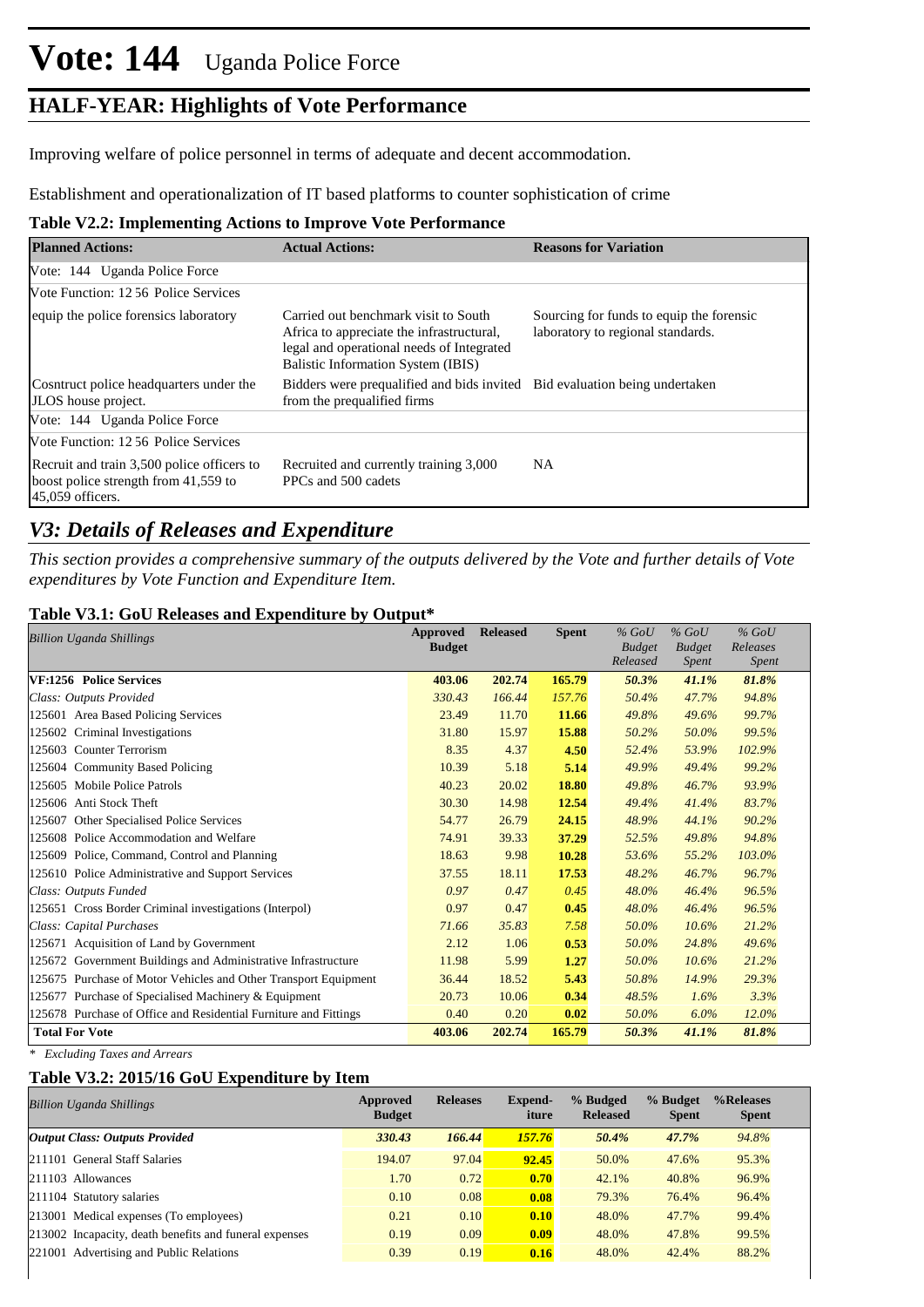| <b>Billion Uganda Shillings</b>                            | Approved<br><b>Budget</b> | <b>Releases</b> | <b>Expend-</b><br>iture | % Budged<br><b>Released</b> | % Budget<br><b>Spent</b> | %Releases<br><b>Spent</b> |
|------------------------------------------------------------|---------------------------|-----------------|-------------------------|-----------------------------|--------------------------|---------------------------|
| 221002 Workshops and Seminars                              | 0.12                      | 0.06            | 0.04                    | 48.0%                       | 33.4%                    | 69.5%                     |
| 221003 Staff Training                                      | 15.68                     | 7.37            | 7.10                    | 47.0%                       | 45.3%                    | 96.3%                     |
| 221004 Recruitment Expenses                                | 0.32                      | 0.10            | 0.04                    | 30.7%                       | 11.3%                    | 36.7%                     |
| 221006 Commissions and related charges                     | 0.51                      | 0.24            | 0.24                    | 48.0%                       | 46.9%                    | 97.6%                     |
| 221007 Books, Periodicals & Newspapers                     | 0.02                      | 0.01            | 0.01                    | 48.0%                       | 32.8%                    | 68.2%                     |
| 221008 Computer supplies and Information Technology (IT)   | 0.87                      | 0.42            | 0.42                    | 48.0%                       | 47.8%                    | 99.6%                     |
| 221009 Welfare and Entertainment                           | 0.23                      | 0.11            | 0.24                    | 47.8%                       | 104.9%                   | 219.6%                    |
| 221010 Special Meals and Drinks                            | 28.00                     | 14.80           | 13.38                   | 52.9%                       | 47.8%                    | 90.4%                     |
| 221011 Printing, Stationery, Photocopying and Binding      | 1.25                      | 0.59            | 0.58                    | 47.6%                       | 46.7%                    | 98.2%                     |
| 221012 Small Office Equipment                              | 0.18                      | 0.09            | 0.07                    | 48.0%                       | 38.6%                    | 80.3%                     |
| 221016 IFMS Recurrent costs                                | 0.03                      | 0.01            | 0.01                    | 48.0%                       | 48.0%                    | 100.0%                    |
| 221017 Subscriptions                                       | 0.01                      | 0.00            | 0.00                    | 48.0%                       | 9.4%                     | 19.5%                     |
| 221020 IPPS Recurrent Costs                                | 0.03                      | 0.01            | 0.01                    | 48.0%                       | 48.0%                    | 100.0%                    |
| 222001 Telecommunications                                  | 1.34                      | 0.64            | 0.60                    | 48.0%                       | 44.9%                    | 93.4%                     |
| 223001 Property Expenses                                   | 0.31                      | 0.15            | 0.07                    | 48.0%                       | 24.1%                    | 50.1%                     |
| 223003 Rent – (Produced Assets) to private entities        | 3.60                      | 1.73            | <b>1.52</b>             | 48.0%                       | 42.2%                    | 87.8%                     |
| 223005 Electricity                                         | 11.67                     | 5.61            | 5.56                    | 48.0%                       | 47.7%                    | 99.2%                     |
| 223006 Water                                               | 6.03                      | 2.90            | 2.90                    | 48.0%                       | 48.0%                    | 100.0%                    |
| 223007 Other Utilities- (fuel, gas, firewood, charcoal)    | 0.50                      | 0.24            | 0.20                    | 48.0%                       | 39.4%                    | 82.0%                     |
| 224001 Medical and Agricultural supplies                   | 0.28                      | 0.13            | 0.08                    | 48.0%                       | 28.7%                    | 59.7%                     |
| 224003 Classified Expenditure                              | 5.97                      | 4.38            | 5.27                    | 73.3%                       | 88.2%                    | 120.3%                    |
| 224004 Cleaning and Sanitation                             | 3.65                      | 1.69            | 1.57                    | 46.3%                       | 43.0%                    | 92.7%                     |
| 224005 Uniforms, Beddings and Protective Gear              | 10.00                     | 4.80            | 3.54                    | 48.0%                       | 35.4%                    | 73.7%                     |
| 224006 Agricultural Supplies                               | 0.11                      | 0.05            | 0.01                    | 48.0%                       | 11.7%                    | 24.4%                     |
| 225002 Consultancy Services-Long-term                      | 0.60                      | 0.29            | 0.25                    | 48.0%                       | 41.2%                    | 85.9%                     |
| 226001 Insurances                                          | 1.16                      | 0.29            | 0.03                    | 25.0%                       | 3.0%                     | 12.1%                     |
| 226002 Licenses                                            | 0.03                      | 0.02            | 0.00                    | 48.0%                       | 3.7%                     | 7.8%                      |
| 227001 Travel inland                                       | 3.44                      | 1.63            | <b>1.39</b>             | 47.4%                       | 40.3%                    | 85.1%                     |
| 227002 Travel abroad                                       | 1.19                      | 0.67            | 0.67                    | 56.4%                       | 56.4%                    | 100.0%                    |
| 227003 Carriage, Haulage, Freight and transport hire       | 0.14                      | 0.07            | 0.07                    | 48.0%                       | 46.1%                    | 96.0%                     |
| 227004 Fuel, Lubricants and Oils                           | 26.97                     | 14.95           | 14.95                   | 55.4%                       | 55.4%                    | 100.0%                    |
| 228001 Maintenance - Civil                                 | 2.00                      | 0.94            | 0.85                    | 47.2%                       | 42.3%                    | 89.6%                     |
| 228002 Maintenance - Vehicles                              | 5.33                      | 2.36            | 1.68                    | 44.3%                       | 31.6%                    | 71.2%                     |
| 228003 Maintenance – Machinery, Equipment & Furniture      | 0.18                      | 0.09            | 0.06                    | 48.0%                       | 33.4%                    | 69.6%                     |
| 229201 Sale of goods purchased for resale                  | 2.00                      | 0.76            | 0.76                    | 38.0%                       | 38.0%                    | 100.0%                    |
| 282101 Donations                                           | 0.04                      | 0.02            | 0.02                    | 48.0%                       | 46.3%                    | 96.3%                     |
| <b>Output Class: Outputs Funded</b>                        | 0.97                      | 0.47            | 0.45                    | 48.0%                       | 46.4%                    | 96.5%                     |
| 262101 Contributions to International Organisations (Curre | 0.97                      | 0.47            | 0.45                    | 48.0%                       | 46.4%                    | 96.5%                     |
| <b>Output Class: Capital Purchases</b>                     | 71.66                     | 35.83           | 7.58                    | 50.0%                       | 10.6%                    | 21.2%                     |
| 231001 Non Residential buildings (Depreciation)            | 9.38                      | 4.69            | 0.80                    | 50.0%                       | 8.5%                     | 17.0%                     |
| 231002 Residential buildings (Depreciation)                | 2.50                      | 1.25            | 0.45                    | 50.0%                       | 17.8%                    | 35.7%                     |
| 231004 Transport equipment                                 | 15.66                     | 7.52            | 0.07                    | 48.1%                       | 0.5%                     | 1.0%                      |
| 231005 Machinery and equipment                             | 20.71                     | 10.05           | 0.34                    | 48.5%                       | 1.6%                     | 3.3%                      |
| 231006 Furniture and fittings (Depreciation)               | 0.40                      | 0.20            | 0.02                    | 50.0%                       | 6.0%                     | 12.0%                     |
| 281504 Monitoring, Supervision & Appraisal of capital wor  | 0.12                      | 0.06            | 0.02                    | 50.0%                       | 20.6%                    | 41.3%                     |
| 311101 Land                                                | 2.12                      | 1.06            | 0.53                    | 50.0%                       | 24.8%                    | 49.6%                     |
| 312205 Aircrafts                                           | 20.78                     | 11.00           | 5.35                    | 52.9%                       | 25.8%                    | 48.7%                     |
| <b>Output Class: Arrears</b>                               | 9.59                      | 9.59            | 9.56                    | 100.0%                      | 99.6%                    | 99.6%                     |
| 321612 Water arrears(Budgeting)                            | 9.54                      | 9.54            | 9.54                    | 100.0%                      | 100.0%                   | 100.0%                    |
| 321614 Electricity arrears (Budgeting)                     | 0.05                      | 0.05            | 0.01                    | 100.0%                      | 24.7%                    | 24.7%                     |
| <b>Grand Total:</b>                                        |                           |                 |                         |                             |                          |                           |
|                                                            | 412.65                    | 212.33          | 175.34                  | 51.5%                       | 42.5%                    | 82.6%                     |
| <b>Total Excluding Taxes and Arrears:</b>                  | 403.06                    | 202.74          | 165.79                  | 50.3%                       | 41.1%                    | 81.8%                     |

#### **Table V3.3: GoU Releases and Expenditure by Project and Programme\***

| <b>Billion Uganda Shillings</b> | Approved<br><b>Budget</b> | <b>Released</b> | <b>Spent</b> | $%$ GoU<br><b>Budget</b> | $%$ GoU<br><b>Budget</b> | $%$ GoU<br>Releases |  |
|---------------------------------|---------------------------|-----------------|--------------|--------------------------|--------------------------|---------------------|--|
|                                 |                           |                 |              | Released                 | <i>Spent</i>             | <i>Spent</i>        |  |
| VF:1256 Police Services         | 403.06                    | 202.74          | 165.79       | 50.3%                    | 41.1%                    | 81.8%               |  |
| Recurrent Programmes            |                           |                 |              |                          |                          |                     |  |
| 01<br>Command and Control       | 16.65                     | 9.00            | 9.34         | 54.0%                    | $56.1\%$                 | 103.8%              |  |